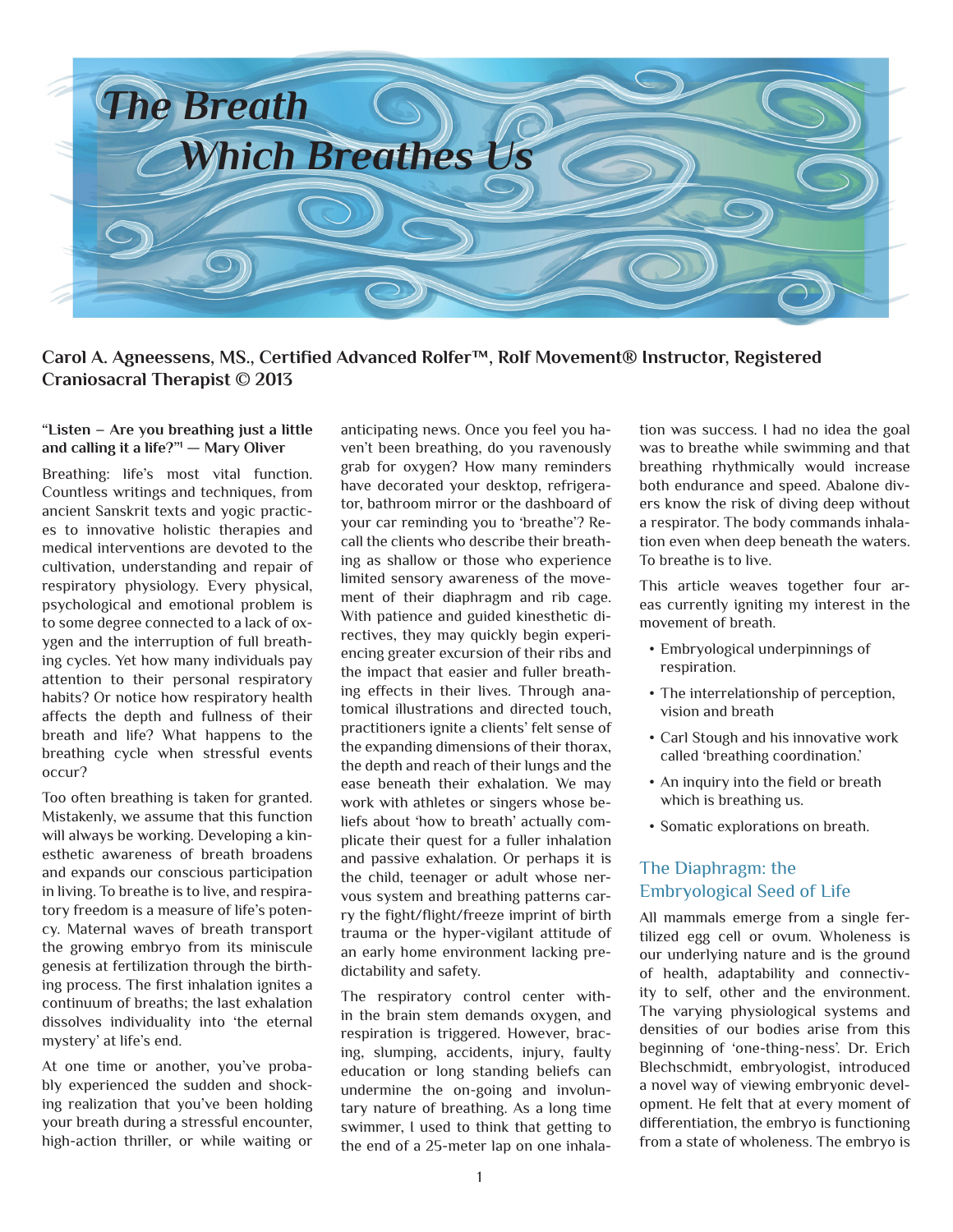in relationship to its surrounding uterine environment and the fluid fields metabolizing and directing its growth. All tissues and functions arise from an origin of perfect wholeness. The embryo does not become human, it is human from the very beginning.

## **"Embryology does not stop at birth; we have the potential for change all along. In a sense we are embryos through our lifetime."2**

The embryo grows through a process of in-folding and unfolding, rhythmic oscillations, centralizing fulcrums and lengthening midlines.

These expressions of form are shaped and directed by fluid gradients and metabolic forces in which the embryo is embedded. These suctioning, compressing, stretching, separating, dissolving and germinal fluid forces shape both function and structure.

In the embryo, what emerges as the respiratory diaphragm begins development by the third week post-fertilization. Initially, the diaphragm arises as a tissue called the septum transversum. The seeds of the diaphragm are carried by mesenchyme, undifferentiated mesodermal tissue, spreading through the entire embryo. Mesenchyme is embryonic inner tissue derived mainly from mesoderm (which eventually forms connective tissue and blood). The embryonic mesenchyme reaches and merges with the potential coccyx. Take a moment and imagine the fertilized ovum as a sphere of diaphragms breathing in synchrony with each other and responding to the bellow-like pressures of a suctioning field. The action of the suction field is the major metabolic process shaping the fertilized egg. The kinetic motion of the embryonic suction field underlies the bellow-like movements of respiration.

An understanding of metabolic fields, and specifically the suction field, arises out of the extensive and detailed research of embryologist Eric Blechschmidt. Dr. Blechschmidt identified epi-genetic forces which he understood shaped and directed embryonic development. He called this epi-gentic movement: the biodynamic and biokinetic forces of embryonic development.

"Biodynamic refers to the dynamic features of development of the organism manifested in submicroscopic developmental movements. Biokinetic refers to the kinetic (spatiotemporal) forces acting on the developing organism."<sup>3</sup>

These metabolic forces of fluid intelligence permeate and direct the development and differentiation of the embryo. An understanding of metabolic fields arises out of a Quantum approach to understanding the interrelationship and penetration of forces of consciousness directing development rather than a Newtonian cause and effect universe holding genetic determinism as the overriding rule.

Suction is one of the primary metabolic movements or fields directing embryonic formation. In the development of the diaphragm, the ascent of the brain and the descent of the viscera ignite two-directional lengthening. The rapidly enlarging brain demands nourishment (oxygen and nutrition) which are carried through the emerging blood vessels of the aorta and its branches. These arterial branches reach posteriorly and intertwine with the budding spinal nerves tethering the heart in place as the brain continues to grow. The connecting stalk anchors the embryo to the uterine wall at its caudal end.

Emerging between the polarity of a rapidly enlarging brain, lengthening spinal cord and descending viscera is the diaphragm. As the neural tube grows, ascends and begins to fold due to the massive growth of the brain, the future diaphragm becomes folded underneath the developing heart at the level of the cervical vertebrae. Innervation from the adjacent spinal nerves of C3, C4 and C5 are drawn into this moving potential, forming the precursor of the phrenic nerve. You've probably heard this singsong rhyme repeated in anatomy classes: "C-3-4-5 keeps the diaphragm alive."

"The descent of the viscera is closely coupled to the development of the diaphragm. The diaphragm is attached to the liver posterior (and) to the heart and arches high into the thorax. The inferior end of the diaphragm extends almost to the inferior end of the vertebral column.

"The segment between the growing heart and the enlarging liver becomes compressed and taut, so that here it will be thin and tendon like (central tendon of the diaphragm)." 4

# *Somatic Inquiry: The body as a continuing diaphragm*

Part I

- • Sit in a comfortable and upright position with your feet on the floor.
- • Ask yourself:
	- • Is my breathing supporting me in sitting and exploring?
	- • What body-centered information emerges in response to this question?
- • Notice your breath…sense the excursion of your thorax on inhalation and the passive release on exhalation
- Imagine your lungs extending beyond your back
- Notice the movement of your whole body in response to breathing.
- • For the next few minutes just breathe, sensing the dimensions of your breath without control, effort or intention to change anything.

## Part II

- • Sit with your feet on the floor or stand in a comfortable position.
- • Inquire: is my breathing supporting the opening of the diaphragm of my feet to the life and breath of the ground?
	- Sense the arches of your feet opening to the living planet and soils of 'earth'. Allow a softening through your feet, as your awareness of the connection to earth touches the soles of your feet.
	- • Become aware of your contact with the breathing, living ground in relationship to your breathing body. Earth's field does not stop at our feet but rises up around the body.
	- • Notice: how far around and through your body space do you sense earth's field?
	- • Inquire: does my breath support this relationship to earth?

With any activity you are engaged in, feel and listen to the support your breath is giving you. The simple question can be repeated: Is my breath supporting me as I work, sit, walk, study…etc.?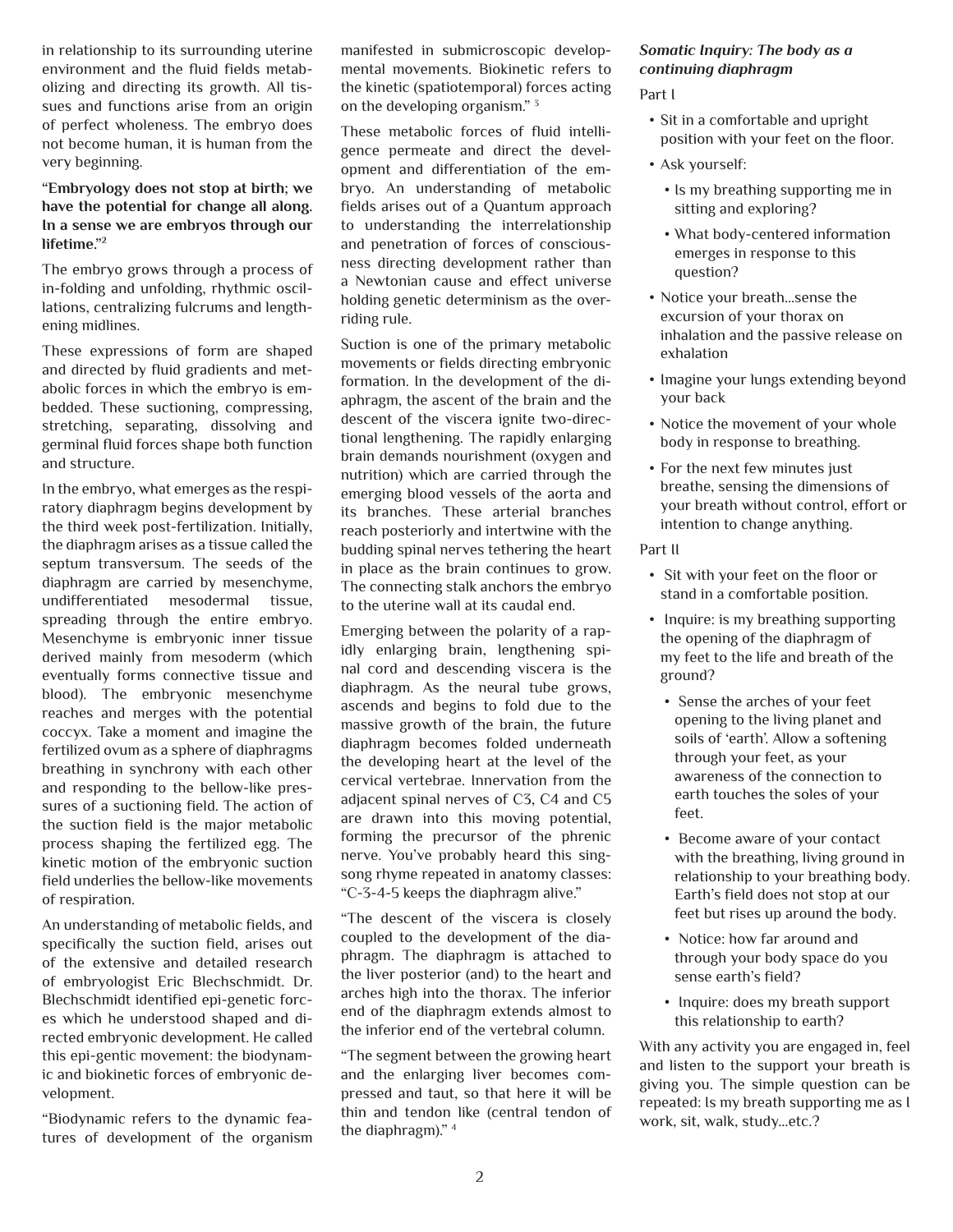# Perception, Vision and Breath

Imagine for a moment walking a mileslong ocean shoreline, hearing the thundering waves and sensing the pull of powerful currents. This meditation has nourished many twilight reveries. Walking barefoot on tide washed sands offers a kinesthetic understanding of both the weight and ground of exhalation and the spacious lift of inhalation. The spectrum of breathing is fortified as visual senses open to include the vast horizon. The expanse of the sea, possessing unobstructed vistas, is nourishment, feeding sensibilities and imagination. The visual continuum of spaciousness births the physiological health of balance, adaptability and gravitational security. Sensing and knowing the horizon is at the root of vestibular acuity. The secret is that you do not have to 'go out' to meet the horizon; the horizon is always there to meet you.

Imagine the horizon is like a diaphragm – extending its horizontal reach in 360° around you. Imagine yourself as the central tendon! Sense the vestibular shifts affecting your movement, rhythm, balance and alignment as neurological intelligence attunes to the expansive environment enwrapping you. For moments at a time, depth perception can shift - the near, far and wide of the surrounding waters and sand embrace the body in motion. A dynamic core of awareness is enlivened. Become aware of the physical shifts within your body as your 'central core' relaxes and you begin to breathe in the openness of this vista.

The horizon touches you as you rest into this awareness. Sea air resuscitates a vital breath; as vision expands, auditory senses become heightened to the language of the waves; balance shifts as the dynamic relationship with gravity alters with every step over the uneven shore. The sensorial memory of our deeply rooted indigenous nature - alive, breathing, vital, and perceptually aware - rejuvenates blood, breath, and body. Sensing the horizon is key to this respiratory rejuvenation.

"He alone (Spinoza) saw that the human mind could never be reconciled with the human body unless intelligence was recognized as an attribute of nature in its entirety…every sensible phenomenon had its own mental aspect; every tangible body within the material world was

also an idea within the vast, encompassing intelligence that was known inwardly (to some) as God and outwardly (to all) as nature."<sup>5</sup>

Whole body sensing of the horizon, whether we are viewing the ocean's distant edge, admiring a mountain top vista or surrounded by the four walls of our office, broadens a kinesthetic vocabulary. Our vestibular system is constantly seeking the horizon whether we are aware of it or not. Yet because of the context, psychologically, emotionally or environmentally, we limit our senses, impeding the expansiveness of our perception as well as becoming more focused in one-pointed attention. In an overly focused state, it is easy to lose touch with the presence of the horizon and the breathing expanse in which we are inescapably embedded.

"Man's awareness since the Reformation has been so narrowed that it has become almost entirely a rational process, an intellectual process associated with the outside, the so-called physical, objective world. The invisible realities are no longer real. This narrowed awareness rejects all sorts of things that make up the totality of the human spirit: intuition, instincts and feelings, all the things to which natural man had access." 6

Laurens Van der Post, author, and keen observer of the African Bushman, offers these anthropological concepts which have played an important role in our understanding of health and disease in society.

"And when I spoke to (Carl) Jung about it he said this is not an extravagant thought at all. He said every human being has a two-million year-old man within himself. And if he loses contact with that two million year-old self he loses his real roots."<sup>7</sup>

A whole body sense of the horizon was part of the natural evolution of humans achieving upright stature. Cultivating a sensorial perception affords the balance of ground for our exhalation and spacious vastness supporting our inhalation. Even if we cannot see the horizon, the deeply primal nature of our organism's vestibular system senses it as we cultivate its presence as a resource in our lives.

## *Somatic Inquiry: Breath and the Horizon*

• Sitting comfortably upright, notice

your breath; the rhythm and ease of your diaphragmatic movement on inhalation and the ease of exhalation.

- Yield into the support of your chair, and the support of your feet on the floor. Follow your breath through a deeper, longer exhalation – pausing for the automatic triggering of inhalation.
- Place your focus on something in your very near field of vision.
- • Let your vision narrowly focus, seeing only this object.
- • Notice any changes in your breathing, its ease or excursion.
- • Now, imagine the 360° expanse of the horizon around you.
- Let the focus you are holding soften as you sense the walls to either side of you and behind you.
- Does your breathing change?

### *In nature:*

- • Repeat the above exploration noticing your breathing ease or tension as you focus on the endpoint or goal (what you are walking or running toward)
- • Now, allow the inclusion of a whole body sensing of the horizon, trees and nature around you.
- • Does your breathing change as you include the support of the horizon and its impact on your vestibular system?

Breathing changes with whatever activity we are doing. If we are hiking, biking or climbing – breath responds. If we are hurried or confronting a difficult task, our breathing responds to accommodate. Breath is our ally; our breath is always there. Breath is supported by sensing the expansiveness of the horizon and the ground beneath our feet.

"The gilt edged clouds overhead are not plunging westward as the planet rolls beneath them because they themselves are part of the rolling Eairth. Creatures of the embracing air, of an invisible but nonetheless material layer of this planet, the clouds accompany the Eairth as it turns, their shape-shifting bodies drifting this way and that with the winds. And we, imbibing and strolling through that same air, do not live on the eairth but in it. We are enfolded within it, permeated, carnally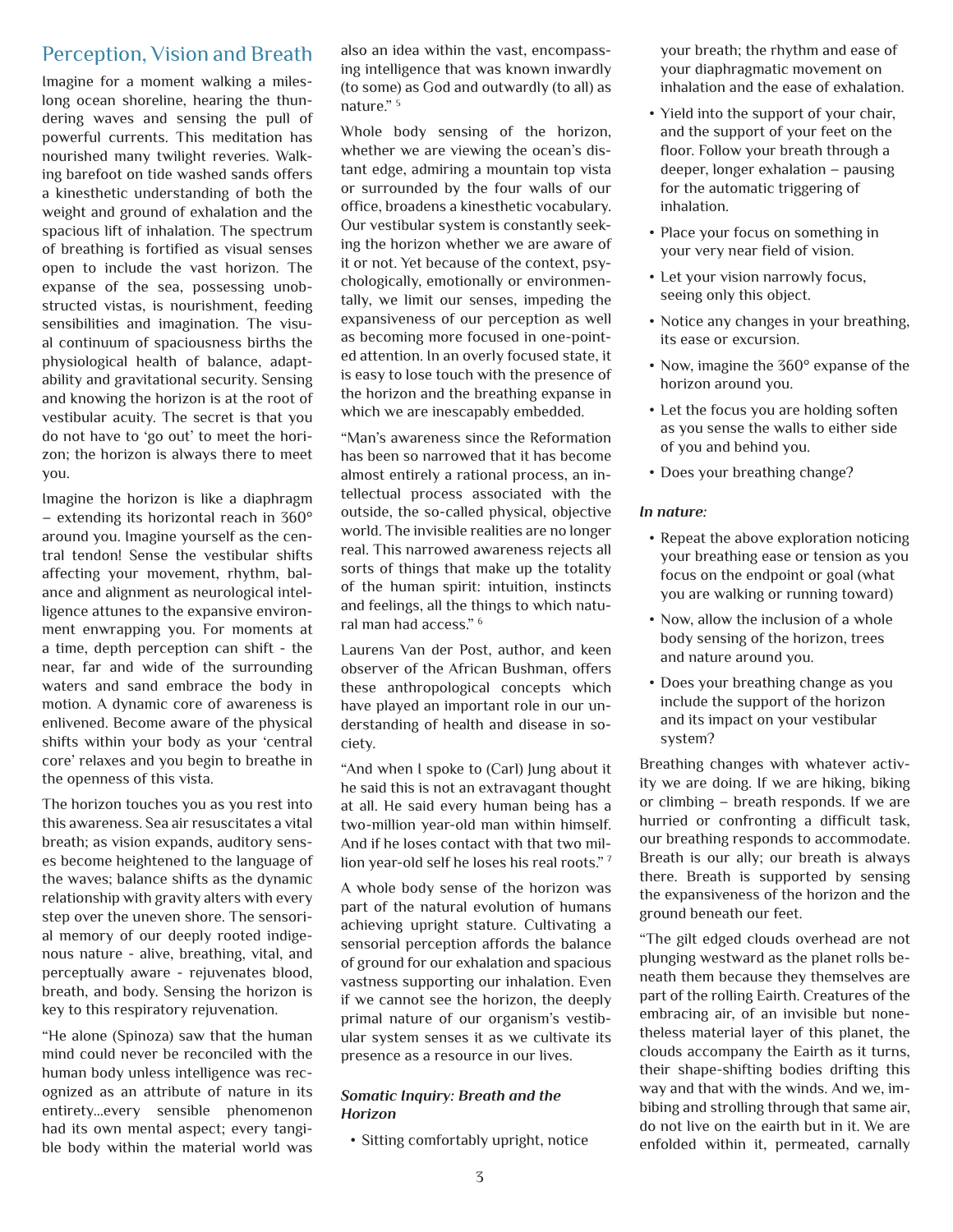immersed in the depths of this breathing planet." 8

# Breathing Coordination: the work of Carl Stough

## **"Life begins and ends with the exhale." 9 — Carl Stough**

A cold stethoscope on the flesh of my rib cage signals, "take a deep breath." I inhale, noting the effort involved in following this directive as quickly as I can. Breathing on command is never easy.

Over this century, a multitude of breath-related therapies have come to the fore. All of these focus on breath as the primary mover of life - from Carola Spead's straw technique to soften the exhale; Charlotte Selver's powerful meditations in sensory awareness; and Buteyko Breathing Therapy (among others). Innovative techniques for resuscitating the breathing cycle have exploded in the alternative health field. However, it is the work of the late Carl Stough and his emphasis on the phrenic nerve and a relaxed and effortless exhalation that piqued my interest.

Carl Stough was a singing teacher; yet because of his gift as a breathing coach in the mid 1960's, he was given access to the pulmonary ward of a military hospital, working with terminally ill men dying from emphysema. Using a new technique called fluoroscopy, he was able to record the rise and the fall of the diaphragm and the changes to the excursion of the diaphragm through his compassionate and gentle technique called "Breathing Coordination." 10

His work at this east coast hospital was the basis for the first major clinical study of diaphragmatic development in history. Together with his wife Reese, he cultivated an approach which restores diaphragmatic action and fullness of breath by skillfully encouraging a fuller and effortless exhalation and consequent toned stretching of the phrenic nerve.

# Refining respiratory understanding

Breath underlies full body awareness, orgasmic sensation and living with conscious presence in this three-dimensional body of flesh and blood. A fundamental knowledge of the physiology of breathing is part of a body worker's education. The active and passive nature of the breathing cycle, as well as an understanding of blood chemistry and circulation, is essential.

Our breathing, as well as the quality of air that we are breathing, effects changes in our respiratory rhythm's depth and activity. During normal breathing, inspiration is an active muscular process. Expiration is passive and relies on the natural elasticity of the tissues to deflate the lung. The most important muscle for inspiration is the diaphragm. The diaphragm is supplied by the phrenic nerve that is formed in the neck from the spinal nerves exiting the cervical vertebrae at C3, C4 and C5. The intercostal muscles are supplied by the segmental intercostal nerves that leave the spinal cord between TI and TI2.

Any disease that affects the efferent or motor pathways from the respiratory center 12 in the brain stem to C3, C4 and C5 and the path of the phrenic nerve to the diaphragm, inflicts difficulty in breathing. Trauma to the cervical cord above C3 is normally fatal.

The diaphragm descends on inhalation and ascends with the passive movement of exhalation. The heart sitting above the diaphragm and the liver below it are intricately woven into the tissues of the diaphragm.

With each inhalation or exhalation, these organs are massaged. From the moving images depicted by cinefluograpy, it is possible to see the excursion of the diaphragm.<sup>11</sup>

One of the principles Carl and Reese Stough elaborated was that all respiratory problems were the result of high residual volume. Residual volume is the amount of carbon dioxide-laden air left in the lungs at the end of exhalation.12 With skill and attention, Carl would have his patients count from one to ten repeatedly, increasing the duration of their exhale with each successive out-breath while not engaging any muscular force. Oftentimes, the emphysema or asthmatic patient would only be able to vocally count to "two." Yet gradually, with the strengthening of their diaphragm via this exercise, the count would increase. His patients at the military hospital showed improvements including: vocal strength, gaining muscle mass and weight and the ability to lift themselves out of their wheelchairs.

All this was accomplished with an emphasis on the exhalation, vocalization and gentle stretching of the phrenic nerve by gaining a fuller diaphragmatic excursion and the restoration of tonus and strength in this muscle.

Another principle they highlighted is the diaphragm as the main muscle-organ of the body. The heart's movement is secondary. The heart beats, via its neurological pacemaker, and is carried on the wave of the diaphragmatic movement. By strengthening this muscle, supporting a fuller exhalation and inhalation, there is a boomerang-like action that occurs through these muscular fibers; the tonus of the phrenic nerve is repaired as it stretches with diaphragmatic movement; and effortless breathing emerges.

#### *Somatic Inquiry:*

Breathing Coordination (adapted from the Stough approach to strengthen the diaphragm and responsiveness of the phrenic nerve)

- Lie on your back with a pillow beneath your knees and under your head.
- Realize that breath is an involuntary action and that you do not need to effort while inhaling or exhaling.
- • Let your jaw and throat be relaxed.
- • As you begin to exhale make an audible sound (ah…) or begin to count 1-2-3-4…
- • Allow your exhale to be easy as you count quietly until your inhale becomes a reflex.
- The point is to extend your exhale as long as possible with sound but without effort.
- This should become a relaxing exploration.

"The total person, the total organism is involved in the new air coming in, being welcomed, penetrating, doing its job, and then letting out what has been used. The exhalation is one of the most important things to have…to feel the going out to the very last. And not coming in with the new air but letting it have its way." 12

# The Breath which is Breathing Us

In any discussion of breath, we need to acknowledge death. Death is the uninvit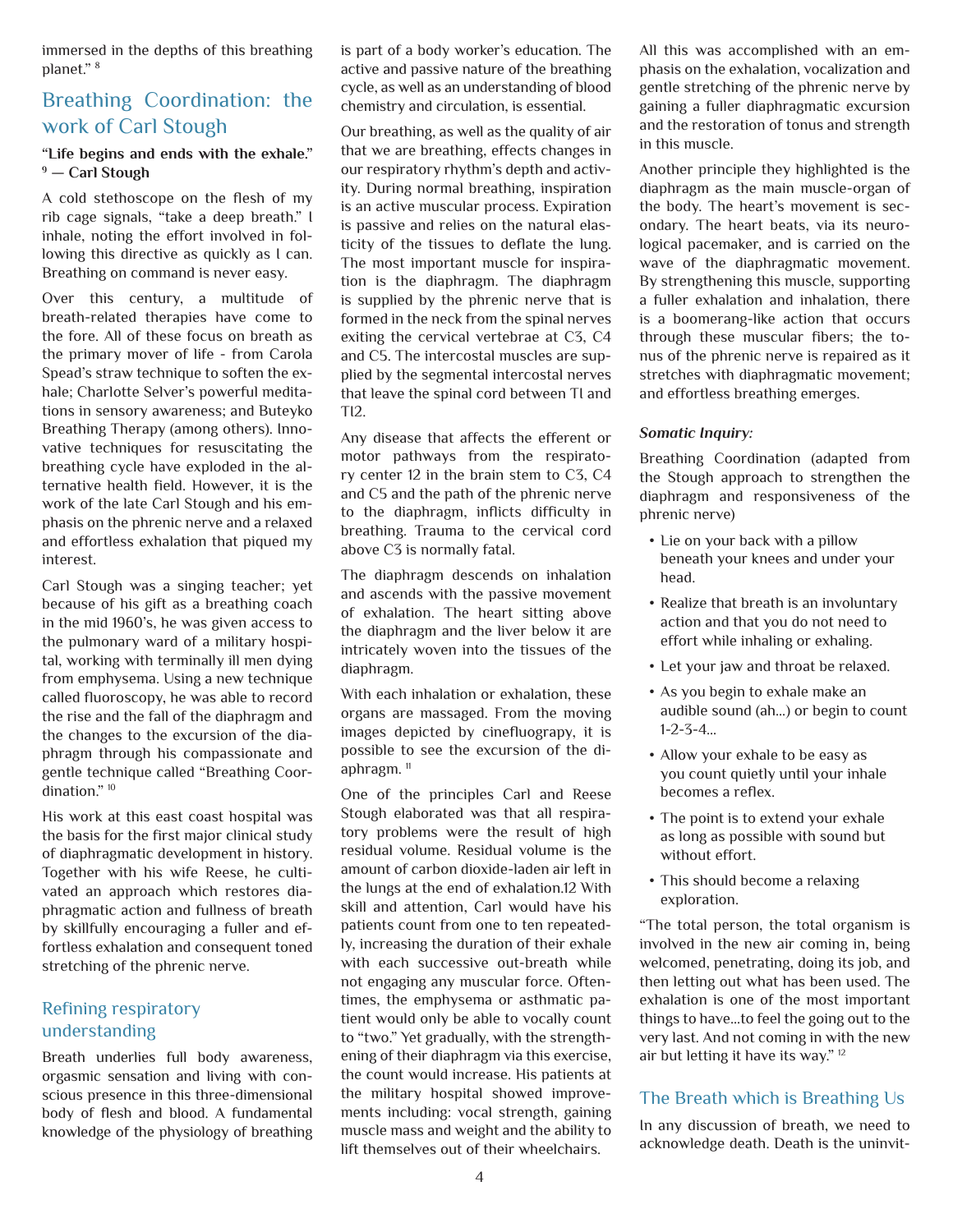ed guest shadowing every breath we take. According to some ascetic yogis, we are given an exact number of breaths - no more and no less. How many breaths are we given in a lifetime?

Have you ever lain beside an ill partner, parent, or beloved pet, waiting with vigilant attention to the sound of their breath resuming after a longer than usual pause. Their life continues. We might sigh and relish the moment that their life continues. Death has not taken the one we cherish from us…yet.

Our culture shies away from acknowledging the inevitability of extinction. But as Jim Morrison said "no one gets out alive." And it is the reality, that some day, we too, will die, which is easily yet boldly denied.

Our culture has made dying into a tidy experience. We remove ourselves from Death's smells, sounds, and visuals. A death mask appears on a loved one's face – showing a visage of peace or fear as the 'border crossing' nears. On a breath, they are lifted away from their earthly endeavors, sufferings, and joys, dissolving forever into spacious blue.

We enter on the wings of a life-giving breath, and we are borne from this life on our last breath. During the bedside vigil for my mother, I found my breathing synchronizing with hers. My exhalation lingered in the pause between. My heart beat and her still beating heart became one. I experienced a kind of electro-magnetic field of pulsation, an ancient and archetypal umbilical connection between us. I did not know if this was the gravity of our beating hearts, strengthened through the loving field we shared, or the unfathomable intensity of the weeks of long vigils nearing their end or the state of mind required for sitting quietly in the presence and intimacy of nearing death.

We shared a womb of passage, the timelessness of the in-between pauses, and the beauty of delivery into the mystery beyond. For one last treasured moment, she was here; yet as her exhalation lingered and merged with the vastness of dissolution, I realized she had passed through death's portal and was gone from this physical plane. The slower than slow primordial breath carried her through the sheer membrane between living and this unknown portal of mystery. Silently, peacefully, the cycle was complete.

My mother witnessed my first breath and I witnessed her last. She birthed me through struggle and pain. I became a mid-wife for her dying.

Being immersed in this cycle has deepened my personal inquiry and process, reorienting my own expansion, curiosities, and creative momentum. The spectrum of life, imprinted with its heart breaking losses finds solace in the many gifts and blessings filtering through the ethers, beyond the earthly breath, showering joy and laughter in the hallows of life.

Throughout these bedside vigils, I began appreciating more fully the gravitational weight of grief suctioning my exhale as well as moments of rising joy within my inhalation. Both ends of this emotional spectrum flowed through my senses. A deeper exhalation supports the spontaneity of a fuller breath. As I fell into the sorrow of loss, sensing-feeling the fathoms beneath these depths, I would just as suddenly be 'spit out' into a state of expansion and light. Breath moves and guides me through a jungle of intertwined emotional, physical, spiritual and other-dimensional realities permeating my living breathing existence.

**"Our life is a faint tracing on the surface of mystery." 13 — Annie Dillard**

# The Breath of Life

William Sutherland is credited with using a term from Genesis, 'The Breath of Life', in describing the primary ignition which sparks the motor of life. He explained this BREATH as something that is not material and that cannot be seen. 14

In applying this scriptural phrase to the study of the cranial system, Sutherland thought beyond current understandings in physics and chemistry and pioneered a novel approach to understanding the cranial sacral system. This phrase underscores the genius of David Bohm and his theory of the Implicate and Explicate order and aligns with Rupert Sheldrake's theory of Morphogenetic Resonance in which fields of information are transmitted through time and space. Sheldrake's holographic understanding of resonant fields, carrying both potential and memory corroborate with the understanding Blechschmidt brought to the fore regarding metabolic fields and rhythms which are shaping the embryo.

Intelligent and dynamic forces breathe shape, and form into all of life.. These biodynamic fields carry the information of development and are undiminished in their movement. They are not energy fields. This is the quantum fabric of wholeness, the implicate movement which Bohm described and even the space-time matrix which Einstein imagined. These therapeutic forces of nature, shaping the embryo, continue to shape and sustain the health, adaptability and wholeness of the adult.

As this portal of understanding reveals the expansive and interconnected intelligence of the natural world, of which we are not only intimately immersed but also whose elements, minerals and molecular bindings make us who we are… then the reality of being moved by an underlying BREATH infuses a whole body somatic knowing of the vital nature infusing life.

"To acknowledge that 'I am this body'…is to affirm the uncanniness of this physical form. It is not to lock up awareness within the density of a closed and bounded object for the boundaries of a living body are open and indeterminate, more like membranes than barriers they define a surface of metamorphosis and exchange. The breathing sensing body draws its sustenance and very substance from the soils plants and elements that surround it; it continually contributes itself in turn to the air, to the composting earth, to the nourishment of insects and oak trees and squirrels, ceaselessly spreading out of itself as well as breathing the world into itself, so that it is very difficult to discern, at any moment precisely where this living body begins and where it ends."15

*Written in loving memory of my mother, Dorothy Mary Agneessens, who passed away on May 28, 2012.*

## *Footnotes*

1. taken from http://www.goodreads.com/ quotes/3241-listen--are-you-breathingjust-a-lit

2. Shultz, Louis. PhD. Feitis, Rosemary. D.O., The Endless Web. Pg. 3. North Atlantic Books, 1996. Berkeley, CA

3. Blechschimdt, Eric. Gasser, Raymond. Biokinetics and Biodynamics of Human Differentiation. Pg. 270. Charles Thomas Publisher. Springfield. Ill. 1978.

4. Blechschmidt, Eric. The Ontogenet-